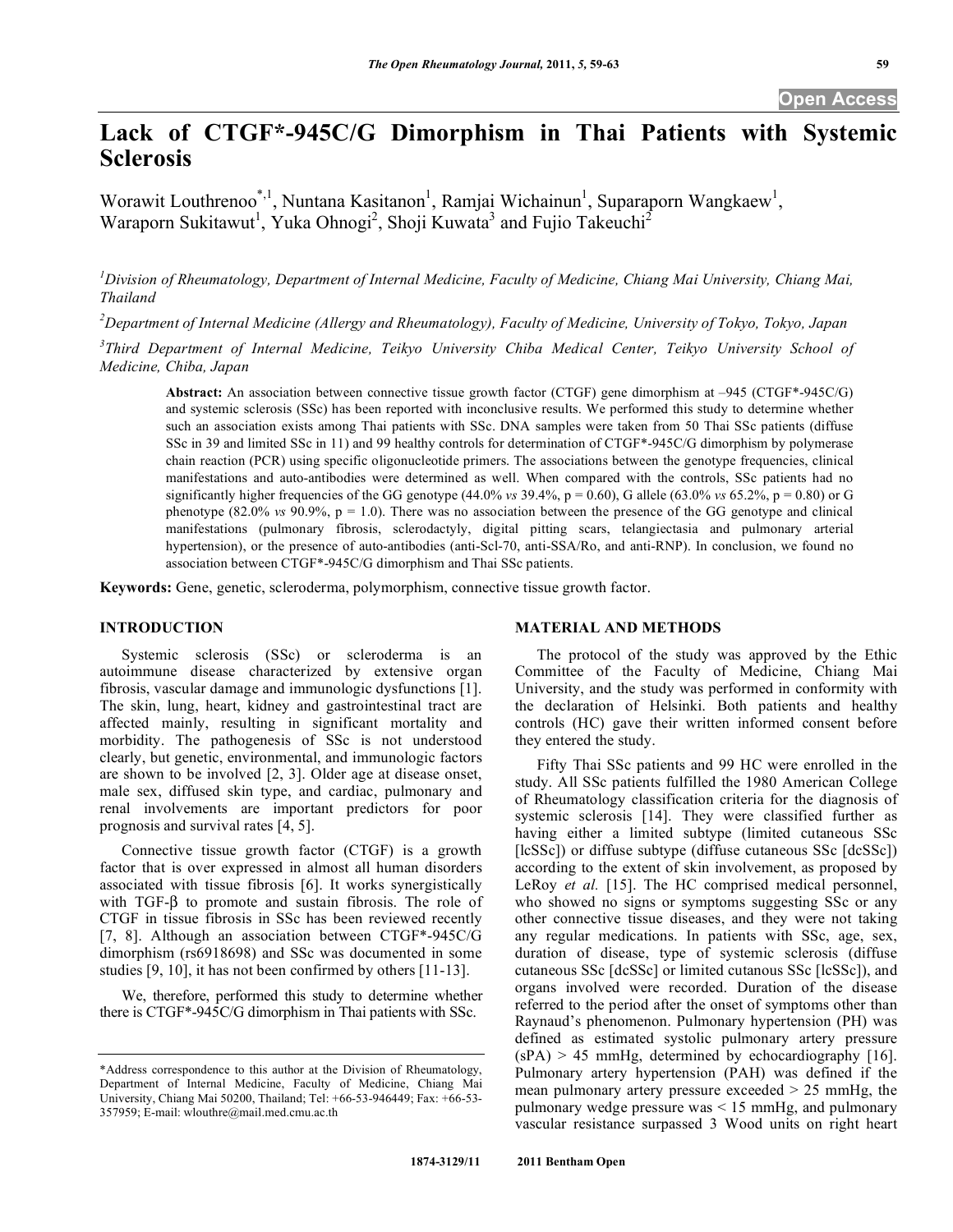catheterization (RHC) [17]. The RHC used in this study was performed within 6 months of the echocardiography. Pulmonary fibrosis was diagnosed if a chest radiograph showed definite bibasilar pulmonary fibrotic lesions, along with bilateral basal lung crepitus on chest auscultation. In the case of doubtful pulmonary fibrosis on the chest radiograph, a high resolution computed tomography (HRCT) of the chest was performed to confirm the diagnosis. The clinical features and results of the chest radiograph; HRCT of the chest, echocardiography, and RHC performed within 6 months of the study entry (signed informed consent), were used for analysis. The blood was collected for the presence of autoantibodies and CTGF\*-945C/G dimorphism on the day of the study entry.

 The anti-nuclear antibody (ANA) was determined by indirect immunofluorescent methods using HEp-2 cells as a substrate by Anti-nuclear Antibody (ANA)(FA) [SRL] (TFB, Tokyo, Japan). Anti-centromere antibody was determined using MESACUP-2 TEST CENP-B (Medical and Biological Laboratories, Nagoya, Japan). Antibodies to topoisomerase I (anti-Scl70), ribonucleoprotein (RNP), Ro/SSA and La/SSB antigens were determined by the enzyme link immunosorbant assay (ELISA) using the Anti-Scl70 Antibody (E) [S], Anti-RNP Antibody (E) [S], Anti SSA/Ro Antibody (E) [S], and Anti SSB/La Antibody (E) [S] (TFB, Tokyo, Japan) test kit, respectively.

 CTGF\*-945C/G dimorphism was determined by the polymerase chain reaction (PCR) assay of Fonseca and Lindahl using the specific oligonucleotide primers with minor modifications [9]. In brief, CTGFG1(5'-TATATAGG CAAGGACAAGGGAC-3'), CTGFC1(5'-TATATAGGCA AGGACAAGGGAG-3') and CTGFP1(5'-CATGCTCTGA AGCATCAACAAC-3') were used for specific primers, and CTGFAPC-210(5'-ATGATGTTGACCTTTCCAGGG-3') and CTGFAPC-211(5'-TTCTGTAACTTTTCATCAGTTGC-3') for control primers. PCR was performed under the following conditions: initial denaturation for 1 min at 96  $\degree$ C, 5 cycles of annealing for 45 sec at 70 °C, extension for 25 sec at 72 °C and denaturation for 30 sec at 96  $^{\circ}$ C, 21 cycles of annealing for 50 sec at 65  $\degree$ C, extension for 30 sec at 72  $\degree$ C and denaturation for 30 sec at 96  $^{\circ}$ C, and 4 cycles of annealing for 60 sec at 55  $\degree$ C, extension for 90 sec at 72  $\degree$ C and denaturation for 30 sec at 96  $^{\circ}$ C. Then, the PCR products were determined by 2% agarose gel electrophoresis.

## **STATISTICAL ANALYSIS**

 The SPSS version 16.0 (Chicago, Illinois) program was used for statistical analysis. Association analyses of the CTGF\*-945C/G dimorphism with clinical features and autoantibodies were performed with the Fisher's exact test. A pvalue of less than 0.05 was considered a statistically significant difference.

# **RESULTS**

 This study included 99 HC (51 females and 48 males) with a mean  $\pm$  SD age of 45.6  $\pm$  15.1 years, and 50 SSc patients (45 females and 5 males), with a mean  $\pm$  SD age of  $48.7 \pm 10.3$  years. The SSc patients had a significantly greater proportion of females than the HC; 90.0% *vs* 51.5%,  $p = 0.001$ . Details of the clinical features and serological

findings in the patients with dcSSc and lcSSc are shown in Table **1**. Raynaud's phenomenon was seen in all patients. Among the 50 SSc patients, 48 (39 dcSSc and 9 lcSSC) had an echocardiograph performed, and 6 (12.5%) were found to have  $sPA > 45$  mmHg or PH. Two of these 6 patients had RHC performed, and they were found to have a mean pulmonary artery pressure of over 25 mmHg. All 6 of these patients also had pulmonary fibrosis on the chest radiograph. No patients with an echocardiographic  $sPA < 45$  mmHg had RHC performed. Of 34 patients (68.0%), 26 (66.7%) with dcSSc and 8 (72.7%) with lcSSc had definite pulmonary fibrosis on the chest radiograph. Twenty-four (70.6%) of these patients had HRCT of the chest performed, which confirmed the pulmonary fibrosis (usual interstitial pneumonitis – UIP). Among 16 patients with a normal chest radiograph, 2 who had HRCT performed were found to be normal. Patients with dcSSc had significantly more digital pitting scars and presence of anti-Scl70 than those with lcSSc. The frequency of anti-RNP antibody was significantly higher in lcSSc than in dcSSc (63.6% *vs* 23.1%, p = 0.024).

 The genotype frequencies (GFs), allele frequencies (AFs) and phenotype frequencies (PFs) of the CTGF\*-945C/G dimorphism in Thai patients with SSc and HC are shown in Table **2**. There was no difference in GFs, AFs and PFs of CTGF\*-945C/G dimorphism between SSc patients and HC. In patients with SSc, there was no significant difference between GF of GG  $(44.0\% \text{ vs } 39.4\% \text{, } p = 0.60 \text{)}$ , AF of G (63.0% *vs* 65.2%, p = 0.80 ), or PF of G (82.0% *vs* 90.9%, p  $= 1.0$ ) when compared with the HC. When the frequencies in dcSSc and lcSSc were compared to those in the HC, there also was no significant difference in GFs, AFs, or PFs of CTGF\*-945C/G dimorphism. Furthermore, there was no association of the CTGF\*-945C/G alleles with any SSc clinical manifestations or the presence of auto-antibodies. Association of the CTGF\*-945C/G dimorphism and presence of anti-La/SSB and anti-centromere antibodies was not performed, due to the small number of cases.

 As the female sex was disproportionate among SSc patients and the HC; the GFs, AFs and PFs of CTGF\*- 945C/G dimorphism of the female SSc patients  $(n = 45)$ were compared to female HC  $(n = 51)$ , and no significant difference was identified (data not shown). The same result was found when only females with dcSSc (n=34) were compared to those with lcSSc  $(n = 11)$ , or between male HC (n=48) and female HC (n=51) (data not shown).

#### **DISCUSSION**

 CTGF is a small cysteine-rich matricellular protein which is expressed in response to growth factors and other stimuli including hypoxia and shear stress [18]. The association of CTGF with tissue fibrosis has led to the investigation of possible abnormality in the CTGF gene, and the development of SSc. The first human genetic study was performed by Fonseca *et al*., who found that the dimorphism at the CTGF\*-945C/G promoter region was associated with SSc [9]. In their study, where most of the patients were white UK population, they found that the GF of GG was significantly higher in SSc patients than in their controls (30.4% *vs* 19.2%, p <0.001, OR = 2.2, 95% CI 1.5-3.2). They also found that the GG genotype was associated with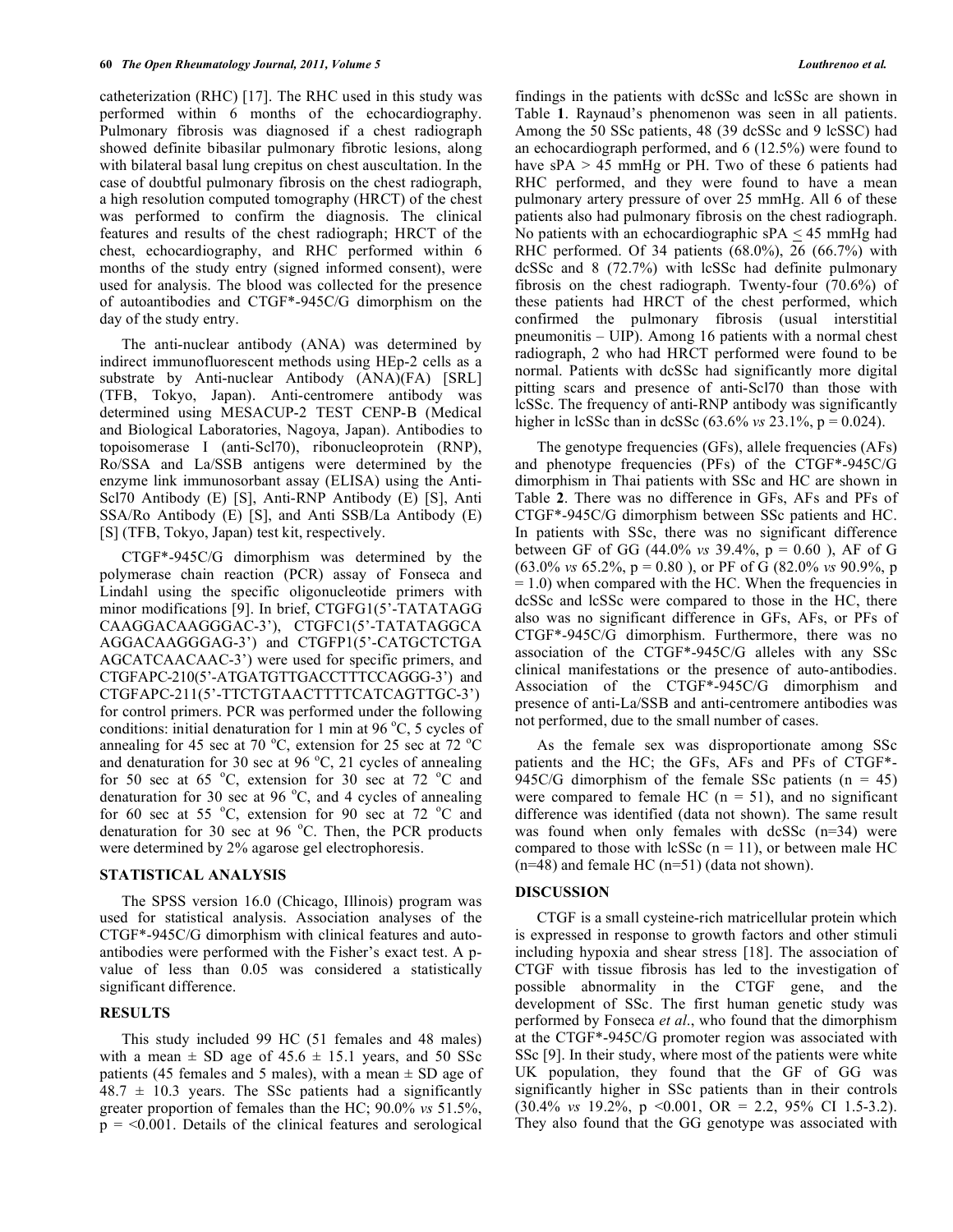|                                                                                         | All                        | dcSSc                        | <b>lcSSc</b>                   | p Value        |
|-----------------------------------------------------------------------------------------|----------------------------|------------------------------|--------------------------------|----------------|
| N                                                                                       | 50                         | 39                           | 11                             |                |
| Sex, F:M                                                                                | 45:5                       | 34:5                         | 11:0                           | 0.079          |
| $Mean \pm SD$ age, years                                                                | $48.7 \pm 10.3$            | $50.1 \pm 10.4$              | $43.9 \pm 8.6$                 | 0.573          |
| Mean $\pm$ SD duration of disease, years<br>- duration from onset<br>- duration from Dx | $7.1 + 4.4$<br>$5.8 + 4.4$ | $6.8 + 4.6$<br>$5.6 \pm 4.6$ | $8.1 \pm 4.0$<br>$6.8 \pm 3.6$ | 0.408<br>0.429 |
| Telangiectasia (%)                                                                      | 14                         | 15.4                         | 9.1                            | 1.0            |
| Pulmonary fibrosis (%)                                                                  | 68                         | 66.7                         | 72.7                           | 1.0            |
| Poikiloderma (%)                                                                        | 50                         | 56.4                         | 27.3                           | 0.171          |
| Pulmonary hypertension <sup>a</sup> (%)                                                 | 12.5                       | 12.8                         | 1.1                            | 0.578          |
| Sclerodactyly (%)                                                                       | 84                         | 89.7                         | 63.6                           | 0.059          |
| Digital pitting scar $(\%)$                                                             | 72                         | 84.6                         | 27.3                           | 0.001          |
| Dysphagia (%)                                                                           | 38                         | 41.0                         | 27.3                           | 0.498          |
| Gastroesophageal reflux disease (%)                                                     | 34                         | 28.2                         | 54.5                           | 0.151          |
| Myositis $(\% )$                                                                        | 10 <sup>1</sup>            | 7.7                          | 18.2                           | 0.301          |
| Arthritis $(\% )$                                                                       | 22                         | 17.9                         | 36.4                           | 0.229          |
| Anti-nuclear antibody (ANA) (%)                                                         | 100                        | 100                          | 100                            | 1.0            |
| Anti-Scl70 (%)                                                                          | 68                         | 84.6                         | 9.1                            | < 0.001        |
| Anti-centromere (%)                                                                     | $\overline{2}$             | $\overline{0}$               | 9.1                            | 0.220          |
| Anti-RNP (%)                                                                            | 32                         | 23.1                         | 63.6                           | 0.024          |
| Anti-SSA (%)                                                                            | 34                         | 30.8                         | 45.5                           | 0.475          |
| Anti-SSB $(%)$                                                                          | 6                          | 5.1                          | 9.1                            | 0.534          |

#### **Table 1. Clinical and Laboratory Characteristics of Systemic Sclerosis (SSc) Patients**

<sup>a</sup> Echocardiography was not performed in 2 lcSSc patients.

# **Table 2. Association of the CTGF\*-945C/G Dimorphism in Thai Healthy Controls and SSc Patients with their Clinical Manifestations and Laboratory Findings**

|                                 | N              | GF(%)    |           | AF (%)  |             | PF (%)      |           |             |
|---------------------------------|----------------|----------|-----------|---------|-------------|-------------|-----------|-------------|
|                                 |                | GG       | CG        | cc      | $\mathbf G$ | $\mathbf C$ | G         | $\mathbf C$ |
| HC                              | 99             | 39(39.4) | 51(51.5)  | 9(9.1)  | 129(65.2)   | 69 (34.8)   | 90(90.9)  | 60(60.6)    |
| All SSc                         | 50             | 22(44.0) | 19(38.0)  | 9(18.0) | 63(63.0)    | 37(37.0)    | 41(82.0)  | 28(56.0)    |
| dcSSc                           | 39             | 19(48.7) | 13(33.3)  | 7(17.9) | 51 (65.4)   | 27(34.6)    | 32(82.1)  | 20(51.3)    |
| <b>lcSSc</b>                    | 11             | 3(27.3)  | 6(54.5)   | 2(18.0) | 12(54.5)    | 10(45.5)    | 9(81.8)   | 8(72.7)     |
| Sclerodactyly                   | 42             | 19(45.2) | 16(38.1)  | 7(16.7) | 54(64.3)    | 30(35.7)    | 35(83.3)  | 23(54.8)    |
| Digital pitting scar            | 36             | 13(36.1) | 15(41.7)  | 8(22.2) | 41(56.9)    | 31(43.1)    | 28(77.8)  | 23(63.9)    |
| Pulmonary fibrosis              | 34             | 12(35.3) | 16(47.1)  | 6(17.6) | 40(58.8)    | 28(41.2)    | 28 (82.4) | 22(64.7)    |
| Telangiectasia                  | $\overline{7}$ | 4(57.1)  | 3(42.9)   | 0(0)    | 11(78.6)    | 3(21.4)     | 7(100)    | 3(42.9)     |
| Pulmonary hypertension          | 6              | 1(16.7)  | 4(66.7)   | 1(16.7) | 6(50.0)     | 6(50.0)     | 5(83.3)   | 5(83.3)     |
| Poikiloderma                    | 25             | 12(48.0) | 10(40.0)  | 3(12.0) | 34(68.0)    | 16(32.0)    | 22(88.0)  | 13(52.0)    |
| Gastroesophageal reflux disease | 17             | 8(47.1)  | 6(35.3)   | 3(17.6) | 22(64.7)    | 12(35.3)    | 9(52.9)   | 14 (82.4)   |
| Dysphagia                       | 19             | 11(57.9) | 6(31.6)   | 2(10.5) | 28(73.7)    | 10(26.3)    | 17(89.5)  | 8(42.1)     |
| Myositis                        | 5              | 2(40.0)  | 2(40.0)   | 1(20.0) | 6(60.0)     | 4(40.0)     | 4(80.0)   | 3(60.0)     |
| Sicca symptoms                  | 5              | 3(60.0)  | 0(0)      | 2(40.0) | 6(60.0)     | 4(40.0)     | 3(60.0)   | 2(40.0)     |
| <b>Arthritis</b>                | 11             | 5(45.5)  | 5(45.5)   | 1(9.1)  | 15(68.2)    | 7(31.8)     | 10(90.0)  | 6(54.5)     |
| Anti-Scl70                      | 34             | 16(47.1) | 13 (38.2) | 5(14.7) | 45(66.2)    | 23(33.8)    | 29(85.3)  | 18 (52.9)   |
| Anti-Ro/SSA                     | 17             | 4(23.5)  | 9(52.9)   | 4(23.5) | 17(50.0)    | 17(50.0)    | 13(76.5)  | 13(76.5)    |
| Anti-RNP                        | 16             | 6(37.5)  | 8(50.0)   | 2(12.5) | 20(62.5)    | 12(37.5)    | 14(87.5)  | 10(62.5)    |

The comparisons were carried out in all frequencies between the SSc group and healthy controls, and between those with the presence or absence of clinical manifestations and auto-<br>antibodies in the SSc group. No significan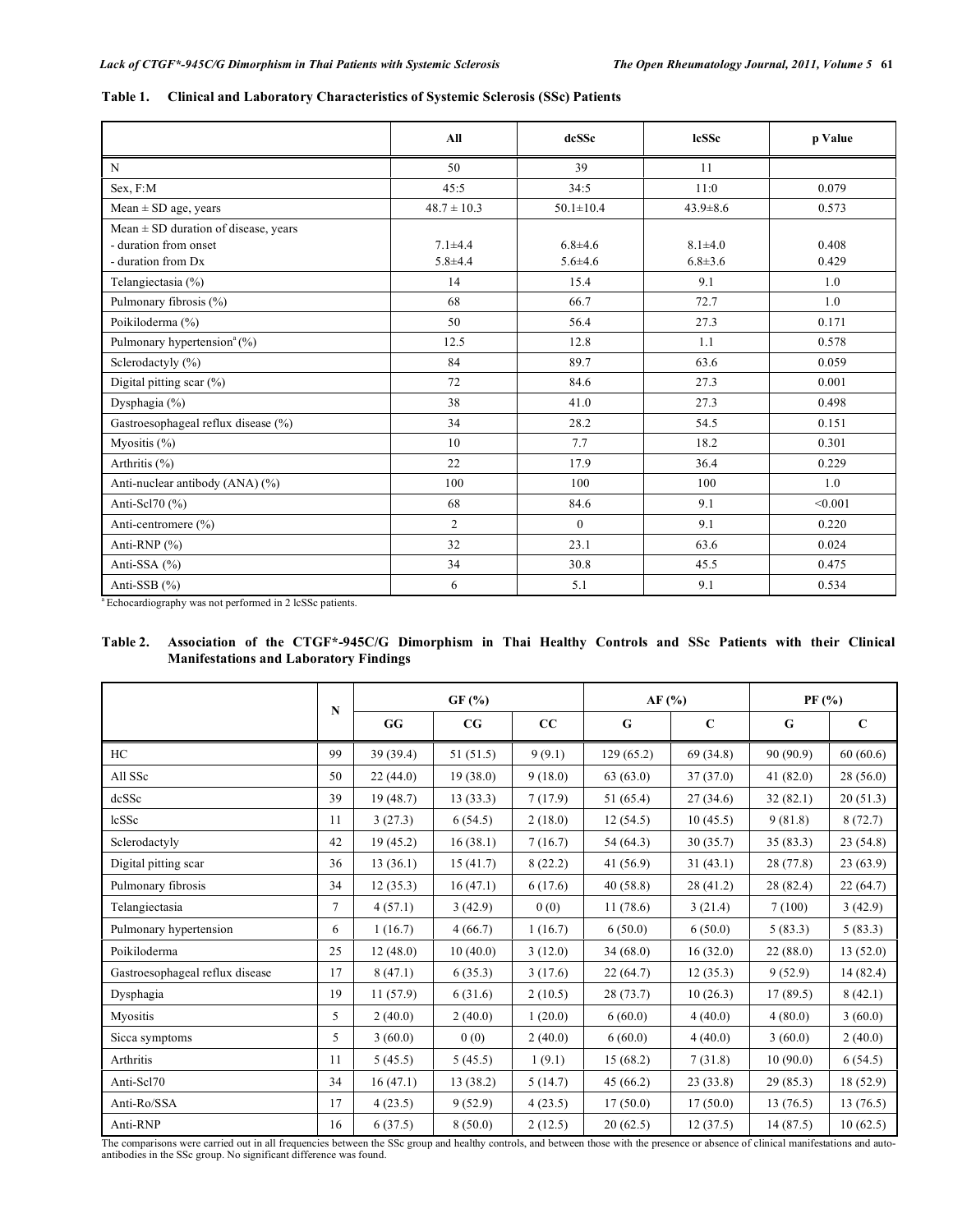| <b>Author (Year)</b> | <b>Country (Ethnicity)</b>                                     | N (Healthy Control, SSc) | % GG Frequency         |            | p Value       |
|----------------------|----------------------------------------------------------------|--------------------------|------------------------|------------|---------------|
|                      |                                                                |                          | <b>Healthy Control</b> | <b>SSc</b> |               |
| Fonseca $(2007)$     | United Kingdom (Caucasian)                                     | 1,000 (500, 500)         | 19.2                   | 30.4       | ${}_{0.001}$  |
| Gourh (2008)         | North America (Caucasian, African-American, Hispanic-American) | 1,662 (668, 994)         | 29.8                   | 29.0       | 0.83          |
| Kawaguchi (2009)     | Japan (Japanese)                                               | 664 (269, 395)           | 22                     | 32         | 0.002         |
| Rueda (2009)         | European ancestry (Multi-national)                             | 4,211 (98-317, 98-369)   | 24.4-29.9              | 26.6-33.7  | $0.11 - 0.75$ |
| Granel $(2010)$      | France (Caucasian)                                             | 510 (269, 241)           | 30.9                   | 22.8       | 0.61          |
| Present study        | Thailand (Thai)                                                | 149 (99, 50)             | 44.0                   | 39.4       | 0.60          |

**Table 3. Summary of Studies on CTGF\*-945C/G Dimorphism in Patients with SSc** 

the presence of alveolitis, and anti-Scl-70 and anticentromere antibodies. Another study, which supported an association between CTGF\*-945C/G dimorphism and SSc, was carried out by Kawaguchi *et al*. [10], who performed their research in Japanese patients. They found that the GF of GG was significantly higher in SSc patients than in controls (32.0% *vs* 22.0%, p = 0.0018). They also found an association between the GG genotype with diffused SSc, ILD, PAH, and the presence of anti-Scl70 and anti-U1RNP antibodies. In contrast, a study performed by Gourh *et al*. [11] in the United States, where most of the patients were white North American, African- American and Hispanic American (with a ratio of 6.6:1:1.1, respectively), found similar GFs of GG among SSc patients and controls (29.0% *vs* 29.8%, p = 0.83, OR = 1.02, 95% CI 0.9-1.2). No association with disease subtypes or the presence of anti-Scl-70, anti-centromere, or anti-RNA polymerase III was identified. A multicenter study in 7 populations (6 in Europe and 1 in North America) by Rueda *et al*. [12] also failed to confirm this association. Both SSc patients and the controls had similar GFs of GG (24.4-29.9% in SSc and 26.6-33.7% in controls). Lastly, a recent study in France by Granel *et al*. [13], who performed 7 SNPs on the CTGF gene, could not confirm that CTGF\*-945C/G SNP was associated with SSc. However, they found that the female sex was a risk factor for the development of SSc, and the presence of the rs9399005 T/T SNP was found to be a protective factor for SSc, particularly the limited subtype. The discrepancy in results might be due mainly to the studies being performed in different ethnic groups. Details of previous studies on CTGF\*-945C/G dimorphism in patients with SSc are summarized in Table **3**.

 In this study, we found that the GF of GG in our SSc patients (44.0%) was almost equal to that seen in our controls (39.4%). In all previous studies, the GF of GG ranged from 24.4% to 32.0% in SSc, no matter whether an association was found with SSc or not [9-13]. The GF of GG in controls was similar to that with disease in studies which could not confirm this association, but it was significantly lower in studies that showed an association. We could not find a significant difference in GFs, AFs, or PFs between dcSSc and lcSSc patients, female SSc patients and female HC, or female dcSSc and female lcSSc patients. No significant association was found between the CTGF\*- 945C/G dimorphism and any clinical manifestations or the presence of auto-antibodies.

 One might raise the question of why only 84% of our SSc patients had sclerodactyle (89.7 % in dcSSc, and 63.6% in lcSSc). The answer might be because this was a crosssectional study, and many patients had had a long standing disease (mean duration 7 years). Many of these patients had turned into the regression phase, when the skin became soft. At this stage, the skin over dorsum of their hands was soft, and sclerodactyle was not present. The high prevalence of anti-Scl70 in dcSSc patients was not unexpected, as almost 80% of our patients had dcSS. It should be noted that approximately two thirds of our patients had pulmonary fibrosis, in both the dcSSc and lsSSc group. All of the PH patients also had pulmonary fibrosis, indicating that PH in our patients was usually secondary to lung disease. Therefore, PAH as a result of primary vasculopathy was rare in our SSc population.

 There were some limitations in this study. Firstly, the number of patients was quite small. However, SSc is an uncommon disease in Thailand; therefore, the small sample size in a genetic study might not have too much impact on the statistical analysis. Secondly, there was significant disproportion of the female sex between SSc patients and the HC. However, in re-analysis using only the female SSc patients and female HC, no significant difference was found in GFs, AFs or PFs between the two groups, indicating that the female sex had no effect on genetic analysis of CTGF dimorphism. Thirdly, the diagnosis of PH was made by echocardiography ( $sPA > 45$  mmHg). This value gave a 97% specificity and 98% positive predictive value for pulmonary hypertension. However, as most of our cases with PH had pulmonary fibrosis on the radiograph (approximately two thirds of the cases, in both dcSSc and lcSSc); therefore, PH in our SSc patients was likely to be secondary to lung disease [19], rather than primary to vasculopathy, as seen in idiopathic PAH.

 In conclusion, we could not confirm the presence of CTGF\*-945C/G dimorphism in Thai SSc patients.

#### **ACKNOWLEDGEMENT**

 This study was partly supported by a grant from the Ministry of Education, Culture, Sport, Science and Technology of Japan, and the Faculty of Medicine, Chiang Mai University Endowment Fund.

### **CONFLICT OF INTEREST**

All authors declare no conflict of interest.